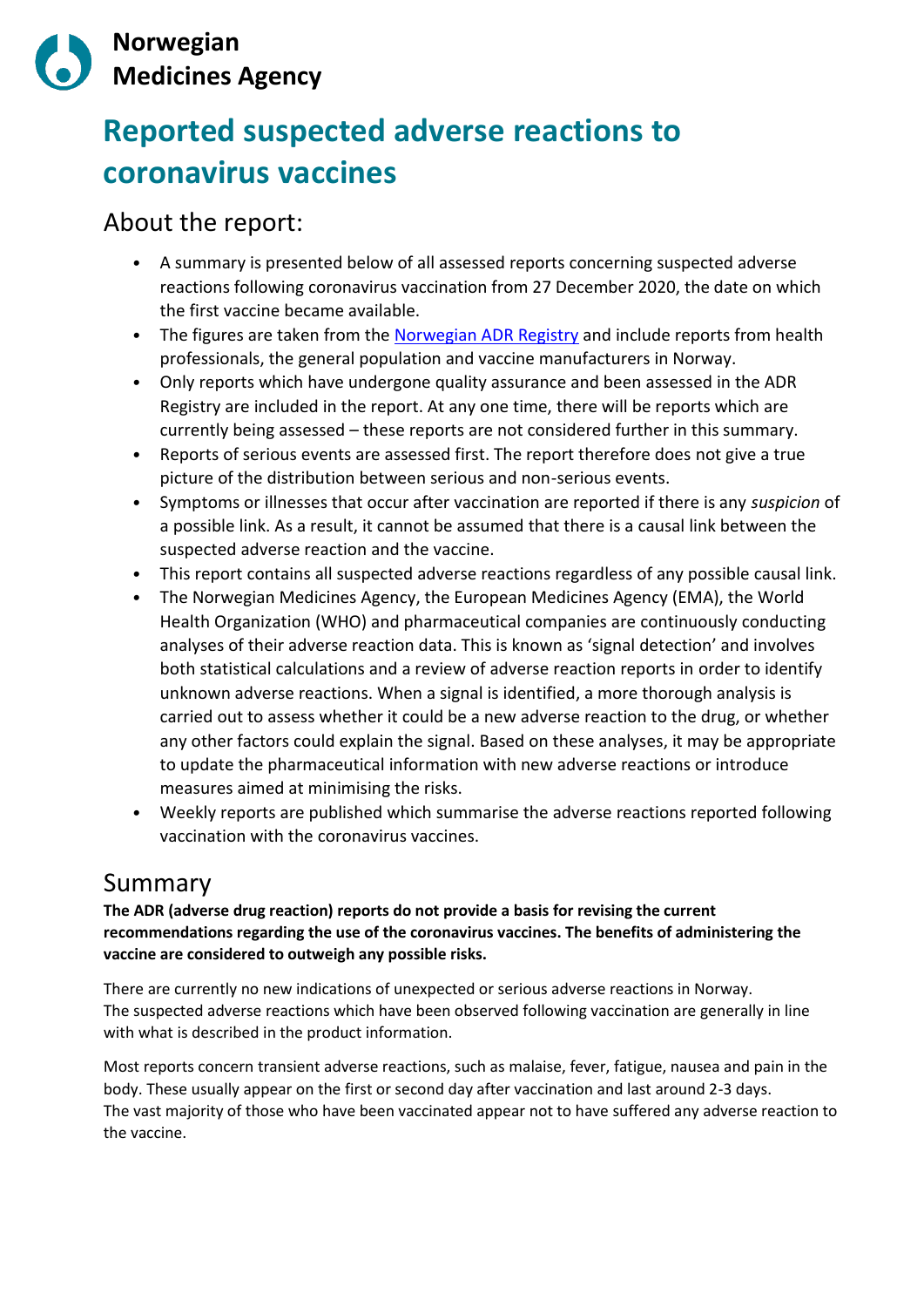Amongst the reports that have been assessed, there were 56 deaths with a temporal link to vaccination. All occurred amongst elderly nursing home residents over the age of 70. Many of these reports state that no link to vaccination is suspected. The fact that some nursing home residents die soon after being vaccinated does not mean that there is a causal relationship. In order to analyse whether there could be a causal relationship, other data and advanced analyses are normally required.

In the case of some patients, there is always a possibility that relatively mild adverse reactions following the vaccination of frail elderly people contributed to a deterioration in their general condition or underlying illness, leading to death of the patient.

# Coronavirus vaccines in use in Norway

[Three coronavirus vaccines are approved](https://legemiddelverket.no/godkjenning/koronavaksiner) for use in Norway: Comirnaty (BioNTech/Pfizer), COVID-19 Vaccine Moderna (Moderna) and COVID-19 Vaccine AstraZeneca (AstraZeneca). Comirnaty and COVID-19 Vaccine Moderna are mRNA vaccines, while COVID-19 Vaccine AstraZeneca is a virus vector vaccine. All are administered as two doses, a few weeks apart.

As of 2 February 2021, only Comirnaty and COVID-19 Vaccine Moderna have been administered in Norway.

# Statistics concerning reports of suspected adverse reactions as of 2 February 2021

So far, **587** reports of suspected adverse reactions have been received following COVID-19 vaccination. Of these, **282** have been assessed, after over 112,000 people had been vaccinated with the first dose of COVID-19 vaccine, and over 22,000 had been vaccinated with the second dose of COVID-19 vaccine as of 2 February 2021.

# Distribution of reports by gender

| Gender | Female' | Male                          |
|--------|---------|-------------------------------|
| Number | ᅩㅗ      | $\overline{\phantom{a}}$<br>- |

*Table 1: Gender breakdown amongst patients in the reports*

#### Distribution of reports by age

| Age group |           |       |           |       |           |       |          |             |
|-----------|-----------|-------|-----------|-------|-----------|-------|----------|-------------|
| 18-29     | 30-39     | 40-49 | 50-59     | 60-69 | 70-79     | 80-89 | $90+$    | Unknown age |
| 23        | າ 1<br>JТ | 25    | . .<br>∸∸ |       | ח ה<br>رے | 70    | 70<br>'b |             |

*Table 2: Age distribution of patients in the reports*

[Residents of nursing homes, persons 85 years of age and older, and selected groups of health](https://www.fhi.no/sv/vaksine/koronavaksinasjonsprogrammet/hvem-kan-fa-koronavaksine/)  [professionals and other](https://www.fhi.no/sv/vaksine/koronavaksinasjonsprogrammet/hvem-kan-fa-koronavaksine/) [employees in the health and care services have so far been given priority in the](https://www.fhi.no/sv/vaksine/koronavaksinasjonsprogrammet/hvem-kan-fa-koronavaksine/)  [vaccination programme.](https://www.fhi.no/sv/vaksine/koronavaksinasjonsprogrammet/hvem-kan-fa-koronavaksine/) This is therefore also reflected in the gender and age distribution of the patients in the reports.

[The weekly report at FHI.no](https://www.fhi.no/publ/2020/koronavirus-ukerapporter/) also shows the number and proportion of persons vaccinated in different age groups and gender distribution nationwide.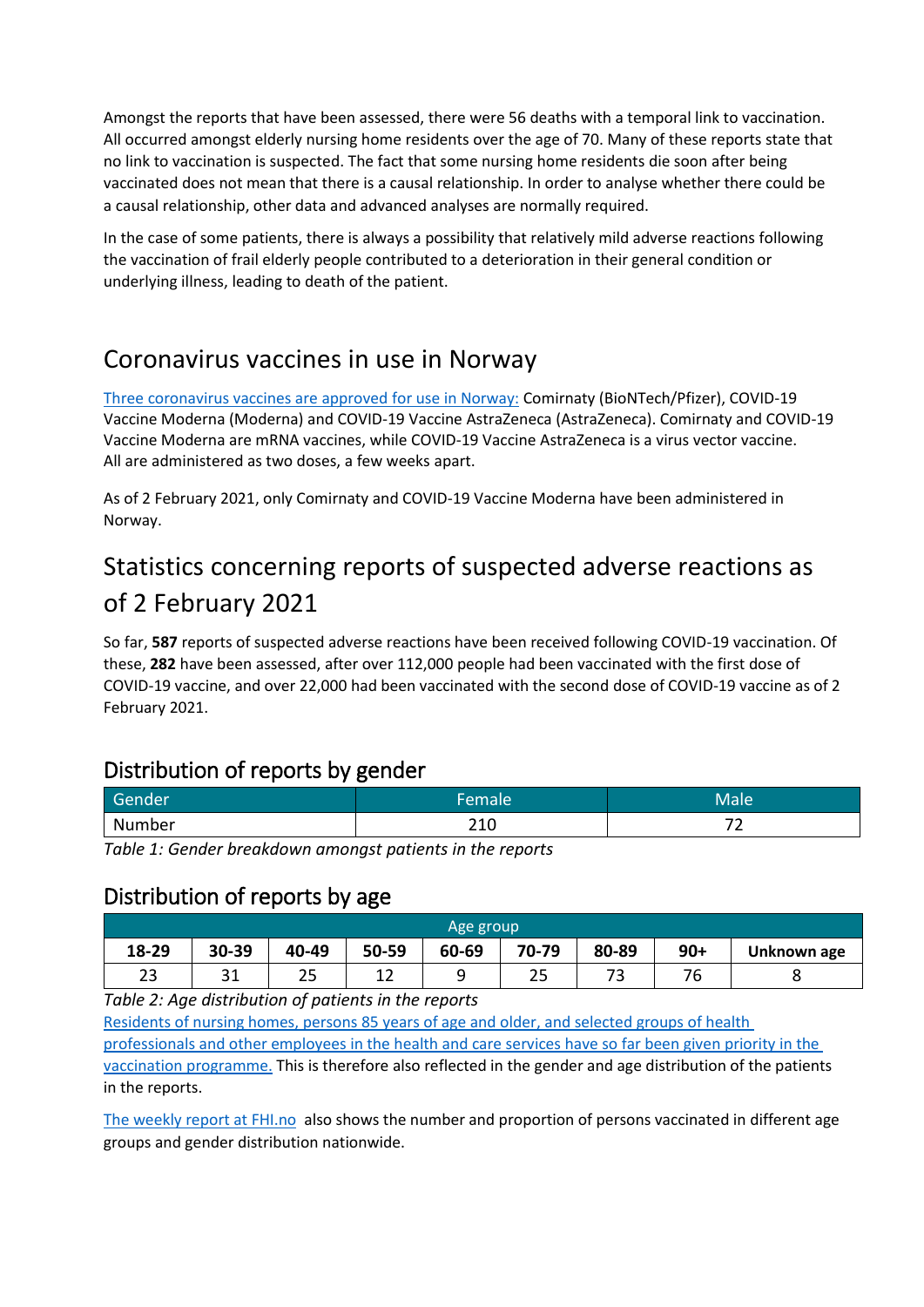# Distribution of reports according to severity for each vaccine

| Vaccine                                             | Date adopted | Total number<br>of reports | Number of<br>reports<br>involving death | Serious reports<br>other than<br>death | Reports of non-<br>serious events |
|-----------------------------------------------------|--------------|----------------------------|-----------------------------------------|----------------------------------------|-----------------------------------|
| Comirnaty<br>(Pfizer/BioNTech)                      | 27.12.2020   | 269                        | 55                                      | 43                                     | 171                               |
| <b>Covid-19 Vaccine</b><br><b>Moderna (Moderna)</b> | 15.01.2021   | 13                         |                                         |                                        | 11                                |

*Table 3: Distribution of reports of suspected adverse reactions according to severity*

The data concerning the various coronavirus vaccines are not directly comparable. This is partly because they have different adverse reaction profiles, because they have not been used for equal periods of time and because the vaccines have been administered to different numbers of people with different disease profiles and ages.

Reported events following vaccination are classified as serious when:

- *• the event resulted in/extended a stay in hospital*
- *• the event is considered to be a medically important event*
- *• the event resulted in a prolonged reduction in function level*
- *• the event resulted in a life-threatening illness (e.g. anaphylaxis) or death*
- *• the event resulted in birth defects/congenital malformations*

# Reports on deaths

So far, 56 reports of deaths have been assessed for nursing home residents who had been vaccinated. Many of the nursing home residents who have so far been vaccinated are very frail or terminally ill patients. Every day, an average of 45 people die in Norwegian nursing homes or other similar institutions. It is therefore to be expected that deaths will occur soon after vaccination, without there necessarily being any causal link to the vaccine. The reported deaths have occurred within a period of 1-12 days following vaccination.

The reports on many of these deaths state that no link with vaccination is suspected, and that the death is being reported for the sake of completeness. Many of the patients were also very frail prior to vaccination, and had many medical conditions and were taking many different medicines.

A report that illustrates this is a report of the death of a nursing home resident above 90 years of age. The patient had a number of chronic conditions, including high blood pressure and heart failure, and was taking several medications. A palliative plan had been prepared and was implemented after the patient had been admitted to the nursing home. The general condition of the patient then gradually deteriorated both physically and cognitively, with increasing frailty during the period leading up to vaccination. It was also stated that the patient had contracted a urinary tract infection a few days prior to vaccination, for which the patient was treated. A few days after being vaccinated, the patient developed diarrhoea, vomiting, breathlessness, general malaise and impaired consciousness. The patient died on the evening of the day the symptoms developed.

In general, the cause of death in this patient group is often linked to multiple factors and is difficult to establish with any certainty. In individual cases, it is difficult to know whether the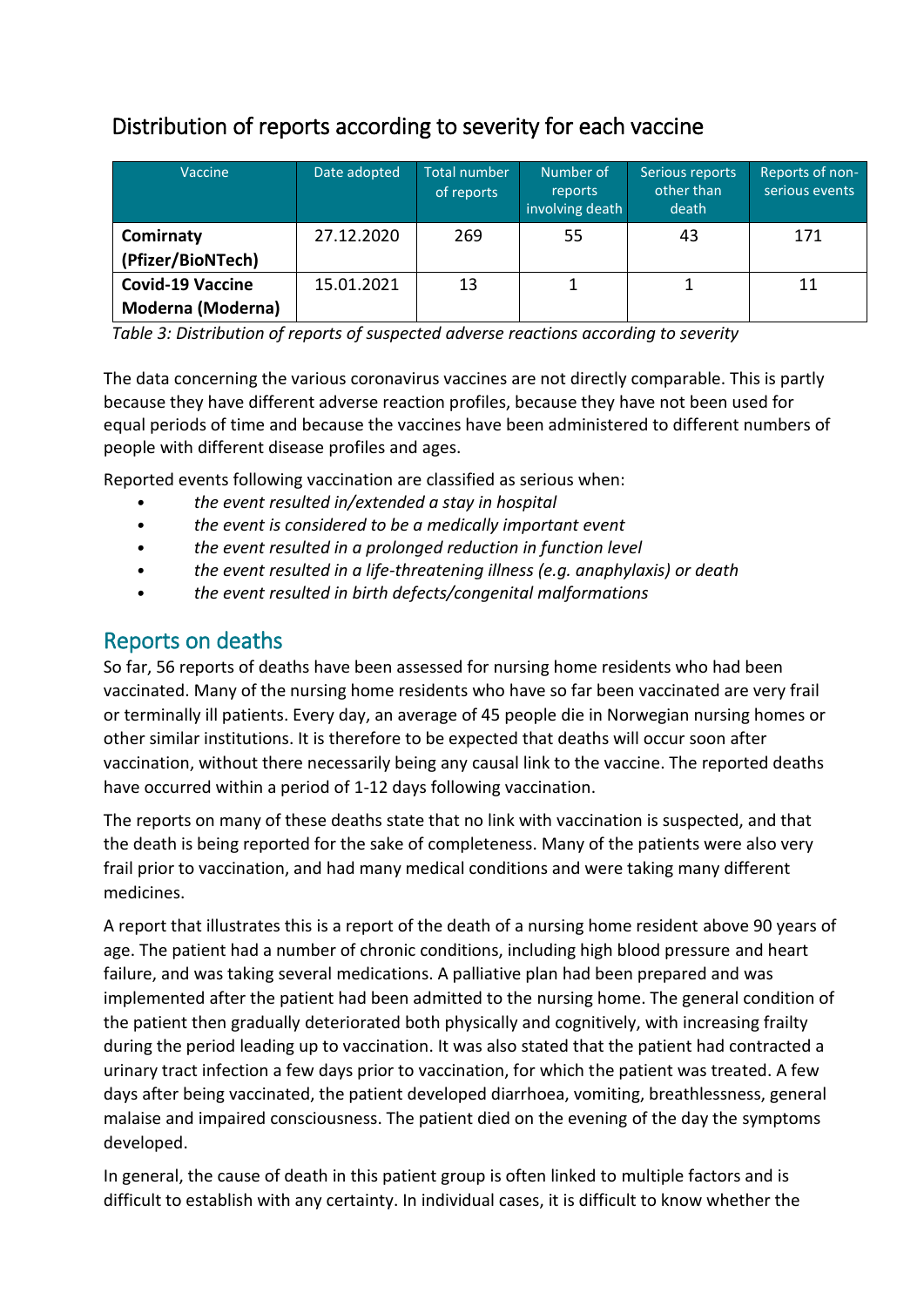death was due to the patient's underlying condition or another incidental, concomitant cause. In the case of some of the most frail patients, there is always a possibility that relatively mild adverse reactions to the vaccine could have contributed to serious developments in their underlying illness.

These reports do not currently constitute an indication of an adverse reaction and do not provide a basis for revising the product information for the vaccine.

# Number of suspected adverse reactions according to category

A single adverse reaction report can include a number of suspected adverse reactions or symptoms. Figure 1 and Table 4 show suspected adverse reactions grouped according to the category to which they belong and the types of suspected adverse reactions which have been reported most frequently.

The distribution is categorised according to the origin of the suspected adverse reaction (e.g. the heart), or the cause of the suspected adverse reaction (e.g. infections). The categories are the highest level in a hierarchical, standardised medical terminology which is used internationally (MedDRA). Using this terminology makes it possible compare reports internationally.



Number of reported adverse reactions

*Figure 1: Reported suspected adverse reactions by category for mRNA vaccines (Comirnaty and Covid-19 Vaccine Moderna)*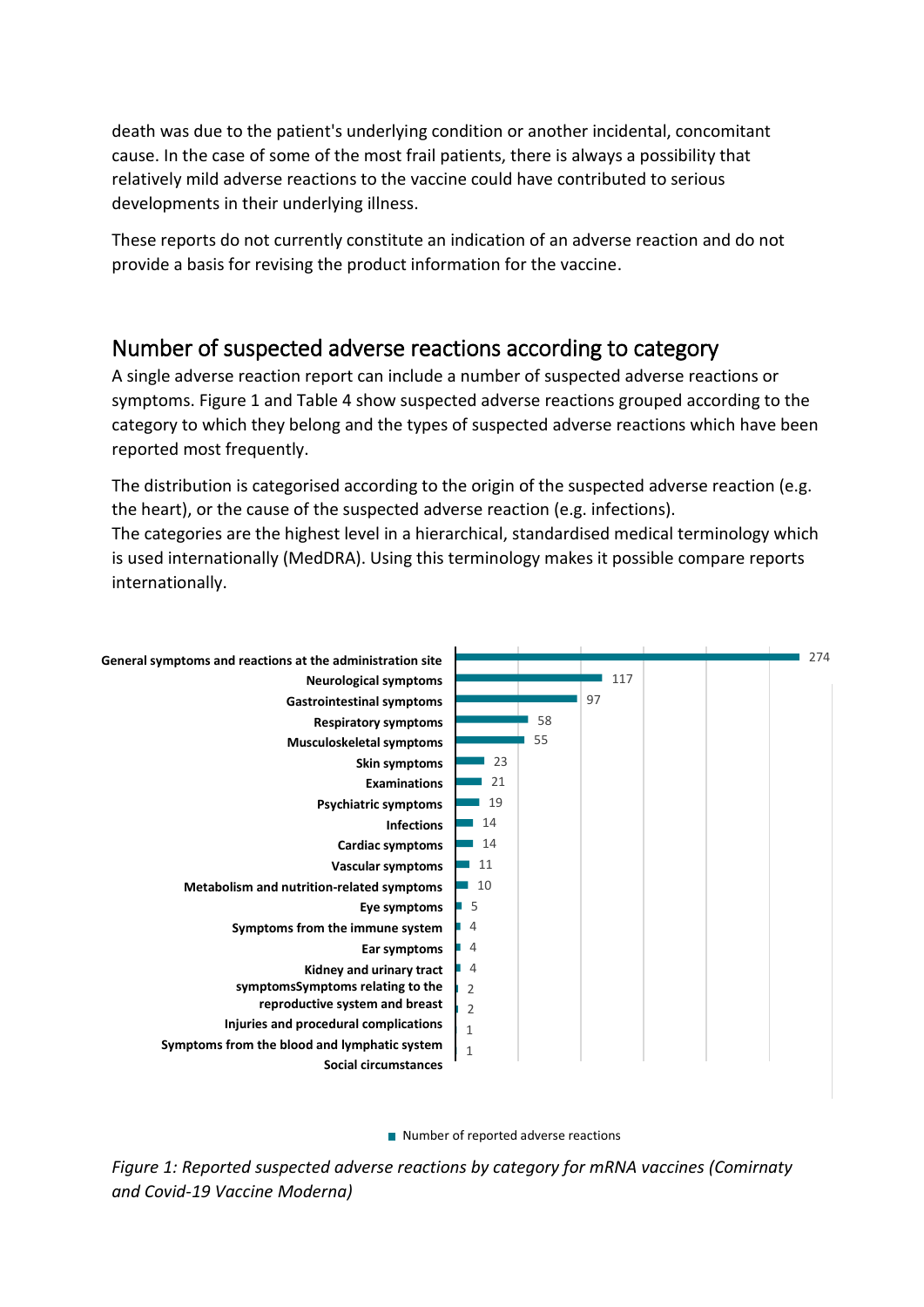| Category                                                                                       | <b>Number of</b>    |
|------------------------------------------------------------------------------------------------|---------------------|
|                                                                                                | reported<br>adverse |
|                                                                                                | reactions           |
| General symptoms and reactions at the vaccine administration site                              | 274                 |
| E.g.: Pain and reactions at the injection site, discomfort, fever, fatigue, decreased          |                     |
| general condition                                                                              |                     |
| <b>Neurological symptoms</b>                                                                   | 117                 |
| E.g.: Headache, dizziness, drowsiness, syncope                                                 |                     |
| <b>Gastrointestinal symptoms</b>                                                               | 97                  |
| E.g.: Stomach pain, nausea, vomiting, diarrhoea                                                |                     |
| <b>Respiratory tract symptoms</b>                                                              | 58                  |
| E.g.: Difficulty breathing, shortness of breath, cough, irritation of the respiratory<br>tract |                     |
| Musculoskeletal symptoms                                                                       | 55                  |
| E.g.: Muscle pain, joint pain, muscle stiffness, pain in the extremities                       |                     |
| Skin symptoms                                                                                  | 23                  |
| E.g.: Rash, itching, redness, cold sweats                                                      |                     |
| Examinations                                                                                   | 21                  |
| E.g.: Abnormal and raised heart rate, decreased blood pressure, decrease in                    |                     |
| oxygen saturation                                                                              |                     |
| <b>Psychiatric symptoms</b>                                                                    | 19                  |
| E.g.: Sleep abnormalities, restlessness, lethargy, hallucination                               | 14                  |
| Infections                                                                                     |                     |
| E.g.: Pneumonia, cold symptoms<br><b>Cardiac symptoms</b>                                      | 14                  |
| E.g.: Bradycardia, tachycardia                                                                 |                     |
| <b>Vascular symptoms</b>                                                                       | 11                  |
| E.g.: Flushes, pallor, low blood pressure                                                      |                     |
| Metabolic and nutrition-related symptoms                                                       | 10                  |
| E.g.: Reduced appetite                                                                         |                     |
| Eye symptoms                                                                                   | 5                   |
| E.g.: Blurred vision, twitch                                                                   |                     |
| Immune system symptoms                                                                         | 4                   |
| E.g.: Allergic reaction                                                                        |                     |
| Ear symptoms                                                                                   | 4                   |
| E.g.: Discomfort in the ear                                                                    |                     |
| Kidney and urinary tract symptoms                                                              | 4                   |
| E.g.: Urinary tract infection                                                                  |                     |
| Symptoms relating to the reproductive organs and breast                                        | $\overline{2}$      |
| E.g.: Chest pain                                                                               |                     |
| Injuries and procedural complications                                                          | $\overline{2}$      |
| E.g.: Fall                                                                                     |                     |
| Symptoms from the blood and lymphatic system                                                   | $\mathbf{1}$        |
| E.g.: Swollen lymph nodes<br><b>Social factors</b>                                             | $\mathbf{1}$        |
|                                                                                                |                     |
| E.g.: Bedridden                                                                                |                     |